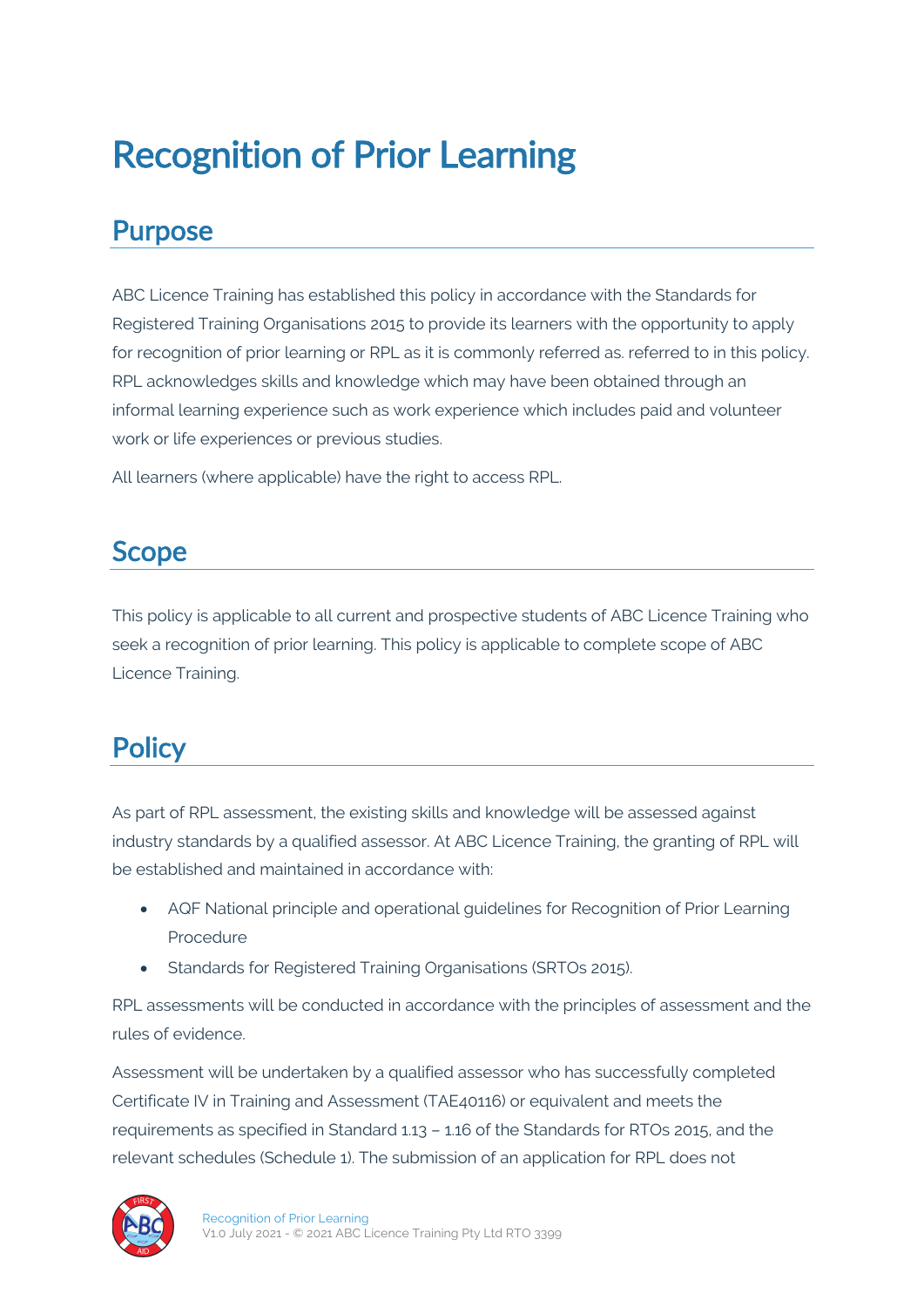guarantee that an exemption will be granted. RPL fee are dependent on the application and is charged in addition to the tuition fee. Learners are advised to contact ABC Licence Training to receive the exact cost involved for RPL assessment.

#### **Process**

- ABC Licence Training will provide RPL advice and a copy of the RPL guide to the candidate. A designated assessor will provide the candidate with information on the RPL process, required evidence, unit contents and RPL fee.
- Learner will be required to complete the RPL application form and attached all the required evidence. A combination of formal and informal education and training, work experience and general life experiences can be used to determine prior learning. In evaluation assessment evidence, ABC Licence Training will sure that the rules of evidence are sufficient, valid, authentic, and current. Acceptable forms of evidence may include but is not limited to work records, resume, records of previous formal training, videos or internal examples, observation by an assessor in the workplace, reports or letters from current and previous supervisors.
- Student will be required to pay the RPL fee and lodge the application along with all the evidence to the nominated RPL assessor.
- ABC Licence Training will acknowledge the application in writing via email to the student.
- ABC Licence Training. nominated assessor will assess the request and determine the eligibility using the RPL application form. If required, the candidate maybe asked to provide a verbal or written evidence of competency.
- ABC Licence Training will grant the RPL if eligible.
- If the ABC Licence Training assesses the application as not successful, detailed responses will be documented on the form and student will be advised in writing of the same.
- Copies of all documents provided as evidence will be stored in accordance with the records management policy.
- If successful, ABC Licence Training will update student records on the student management system using appropriate codes to recognise RPL and will be reflected in the Statement of Attainment issued to the student.
- If unsuccessful, student will be advised if their right to appeal the decision.